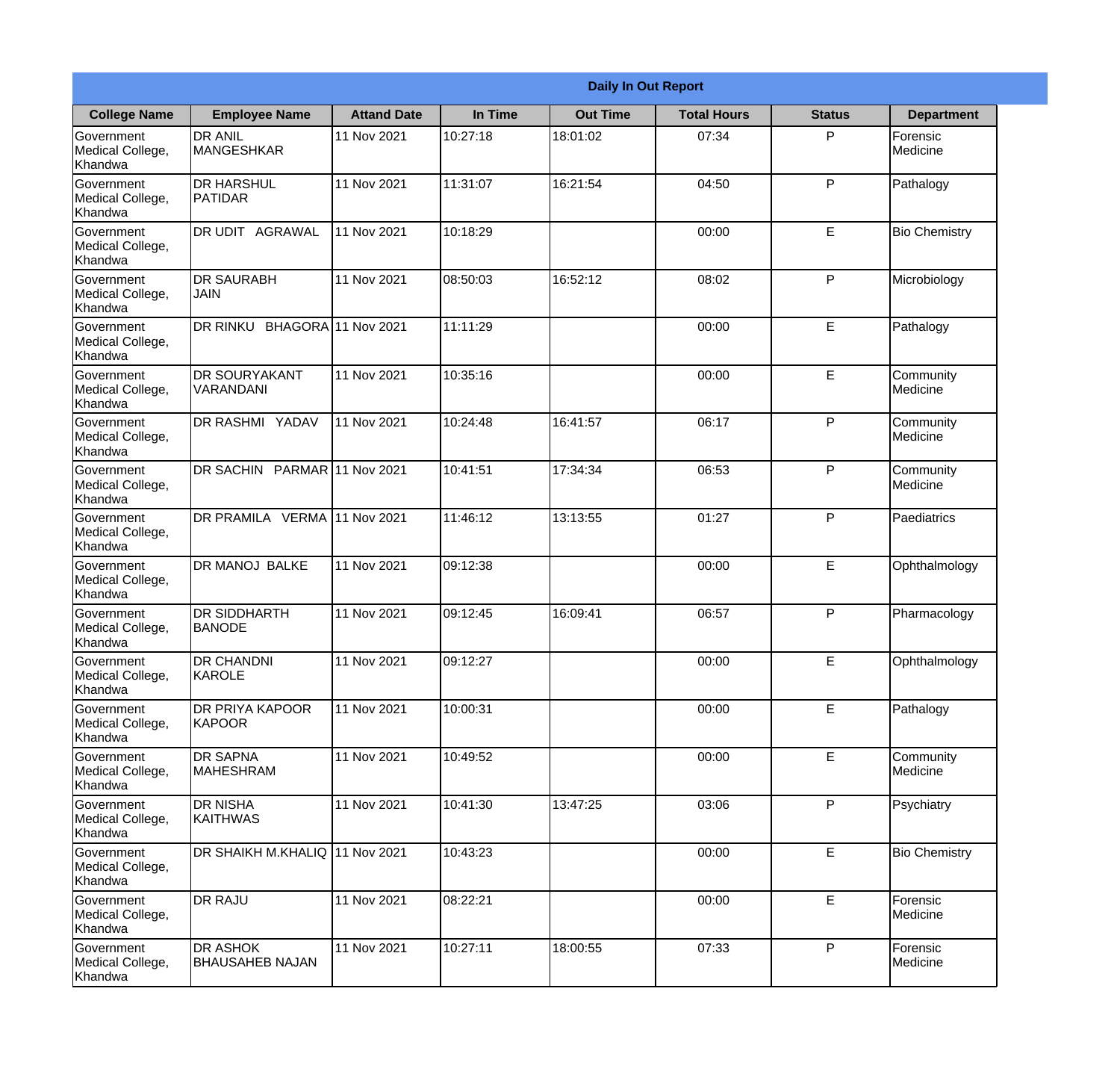| <b>Designation</b>                  | <b>Category</b> |
|-------------------------------------|-----------------|
| Assistant Professor   Para Clinical |                 |
| Assistant Professor   Para Clinical |                 |
| Associate Professor Non Clinical    |                 |
| Associate Professor Para Clinical   |                 |
| Assistant Professor   Para Clinical |                 |
| Demonstrator/Tutor   Para Clinical  |                 |
| Assistant Professor   Para Clinical |                 |
| Assistant Professor   Para Clinical |                 |
| Professor                           | Clinical        |
| Assistant Professor   Clinical      |                 |
| Associate Professor Para Clinical   |                 |
| Assistant Professor   Clinical      |                 |
| Demonstrator/Tutor   Para Clinical  |                 |
| Associate Professor Para Clinical   |                 |
| Assistant Professor   Clinical      |                 |
| Professor                           | Non Clinical    |
| Demonstrator/Tutor   Para Clinical  |                 |
| Associate Professor Para Clinical   |                 |

## **Daily In Out Report**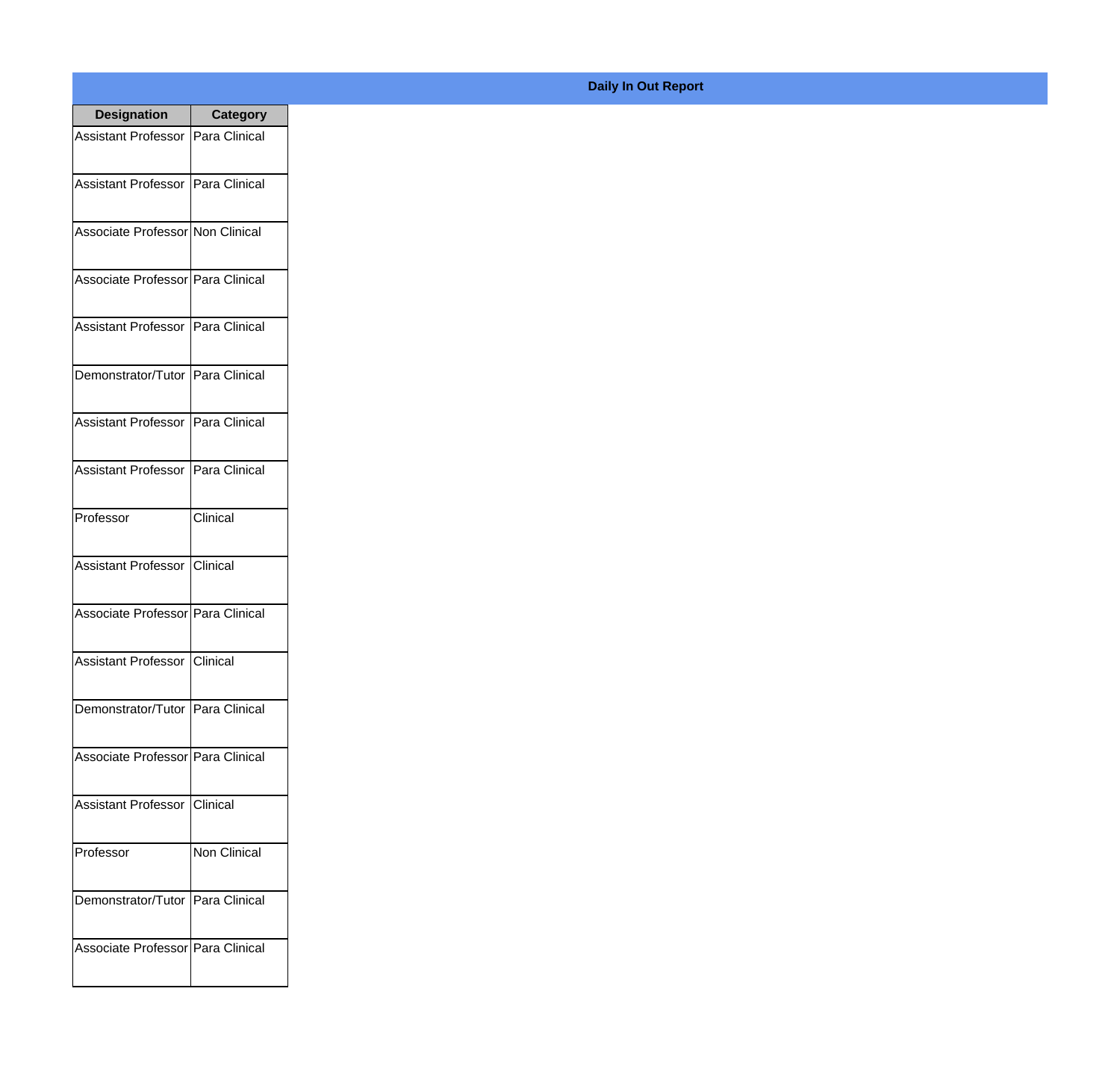|                                                  | <b>Daily In Out Report</b>                       |             |          |          |       |   |                                |  |
|--------------------------------------------------|--------------------------------------------------|-------------|----------|----------|-------|---|--------------------------------|--|
| Government<br>Medical College,<br>Khandwa        | IDR NITESHKUMAR<br><b>KISHORILAL</b><br>IRATHORE | 11 Nov 2021 | 10:03:29 | 18:07:06 | 08:04 | P | Pharmacology                   |  |
| Government<br>Medical College,<br>Khandwa        | <b>DR PRIYESH</b><br>IMARSKOLE                   | 11 Nov 2021 | 16:49:24 | 18:06:56 | 01:17 | P | Community<br><b>I</b> Medicine |  |
| <b>Government</b><br>Medical College,<br>Khandwa | <b>DR SANGEETA</b><br><b>CHINCHOLE</b>           | 11 Nov 2021 | 10:53:36 |          | 00:00 | E | Physiology                     |  |
| Government<br>Medical College,<br>Khandwa        | DR SUNIL BAJOLIYA                                | 11 Nov 2021 | 09:51:09 |          | 00:00 | E | OTO-Rhiono-<br>Laryngology     |  |
| Government<br>Medical College,<br>Khandwa        | DR NISHA MANDLOI<br> PANWAR                      | 11 Nov 2021 | 09:00:43 | 16:30:30 | 07:30 | P | Obstetrics &<br>Gynaecology    |  |
| <b>Government</b><br>Medical College,<br>Khandwa | IDR NANDINI DIXIT                                | 11 Nov 2021 | 13:14:12 |          | 00:00 | E | Paediatrics                    |  |
| <b>Government</b><br>Medical College,<br>Khandwa | <b>DR MUKTESHWARI</b><br><b>IGUPTA</b>           | 11 Nov 2021 | 11:07:23 | 17:48:46 | 06:41 | P | Pharmacology                   |  |
| Government<br>Medical College,<br>Khandwa        | DR YASHPAL RAY                                   | 11 Nov 2021 | 17:40:11 |          | 00:00 | E | Anatomy                        |  |
| Government<br>Medical College,<br>Khandwa        | RENU<br><b>WAGHMARE</b>                          | 11 Nov 2021 | 12:45:50 | 17:18:50 | 04:33 | P | Community<br>Medicine          |  |